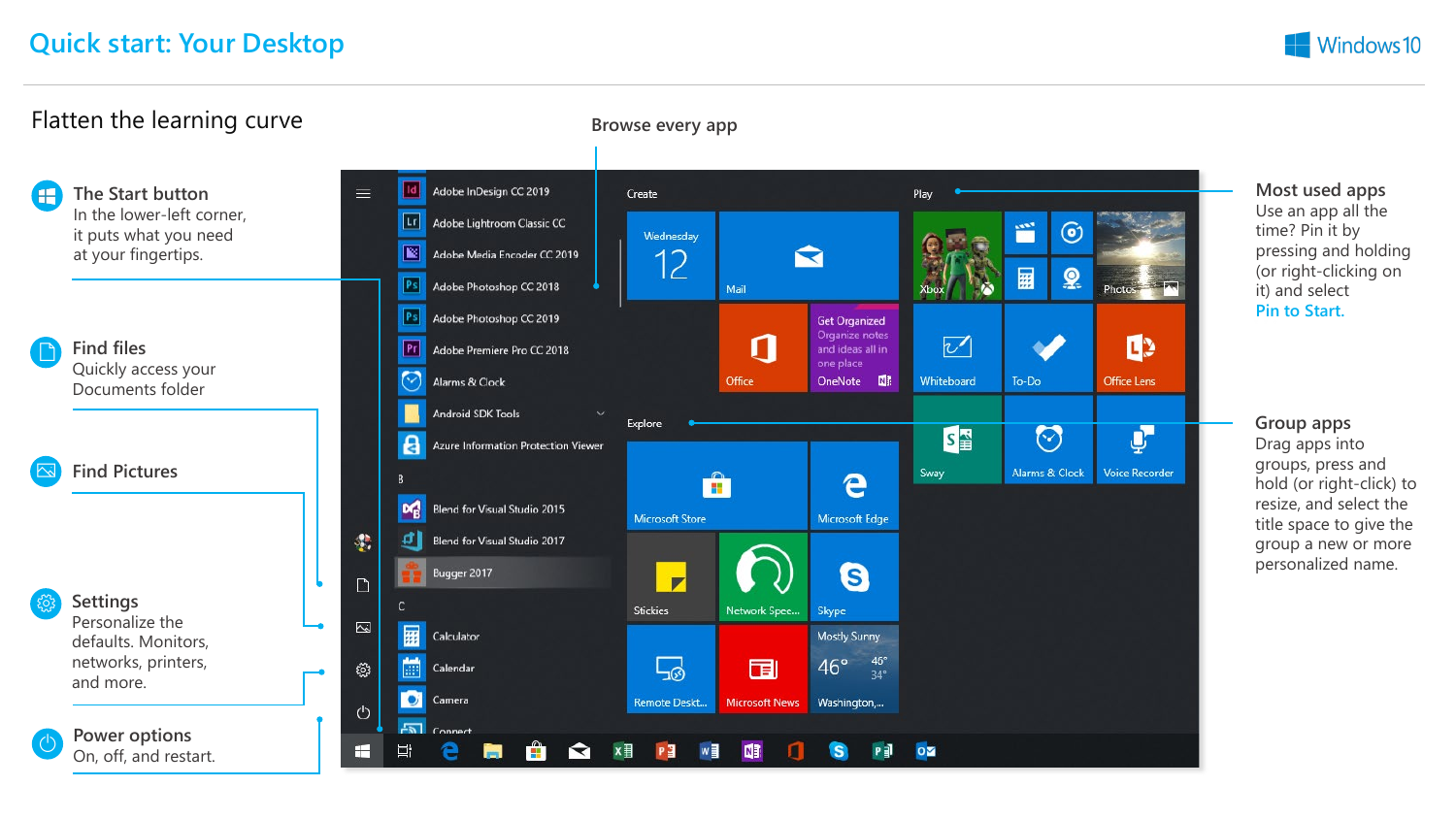#### The taskbar

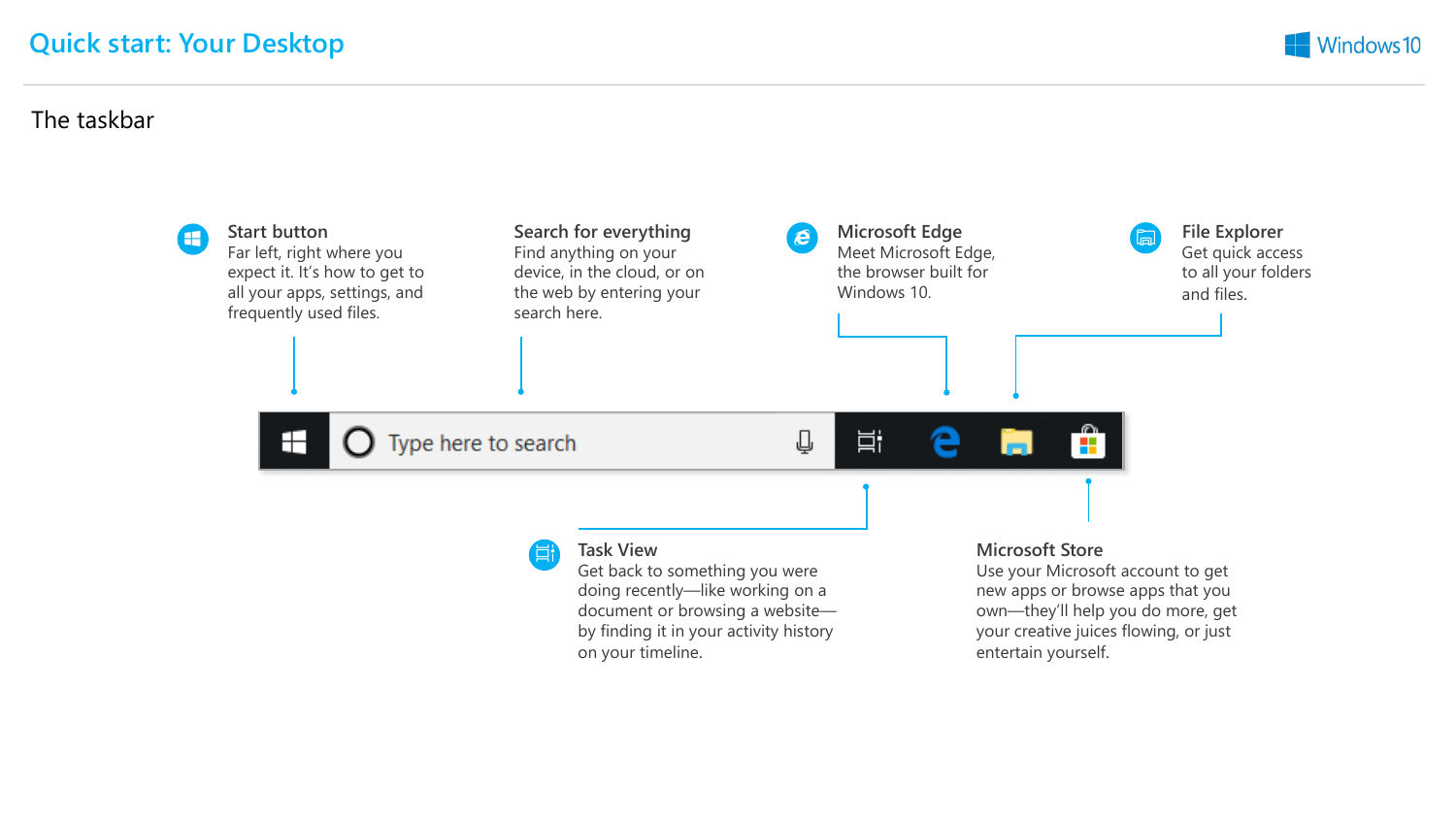### The taskbar

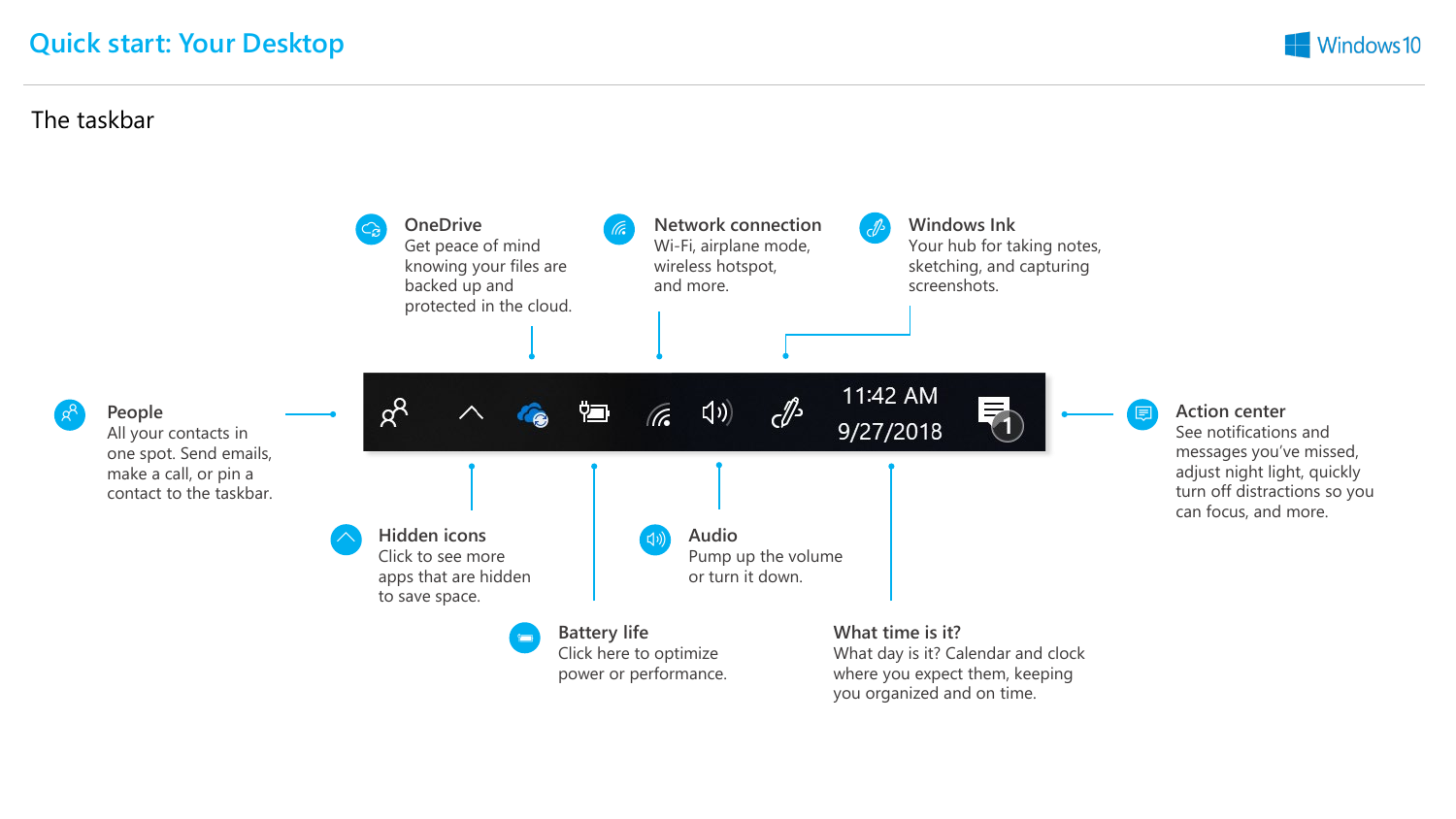

## Action center

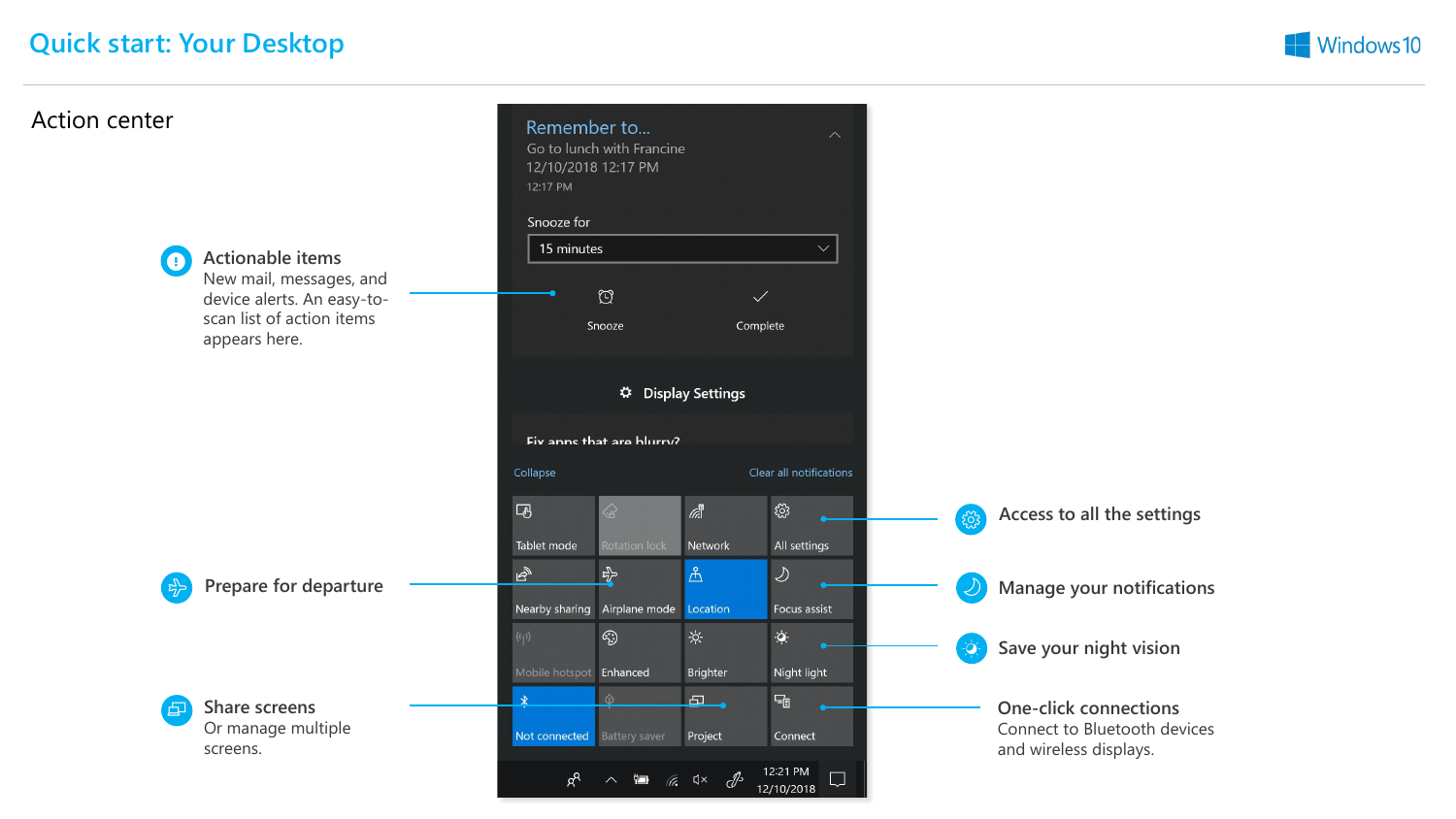

#### Settings up close

Set up Windows so it's just right for you. Most of your settings are now available in the **Settings app**, including ones still in **Control Panel**.

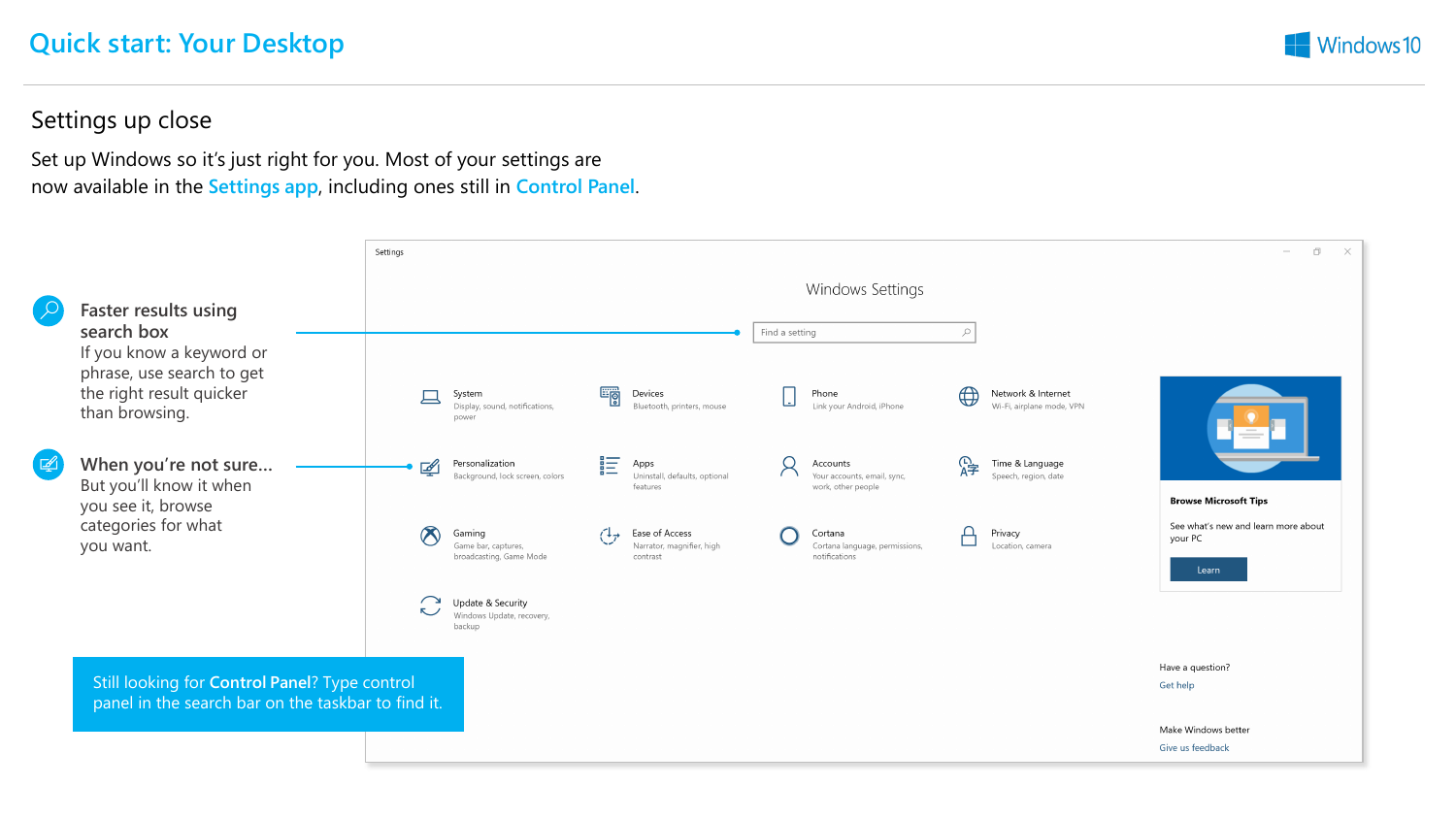

#### Meet Cortana, your digital assistant

Cortana helps you find things on your device, manages your calendar, tracks packages, and can even tell you a joke on a rough Monday morning. The more you use Cortana, the more personalized your experience will be.



**Talk or type, the choice is yours** Control settings for Cortana in the **Settings app.**

Type your **question** here.

 $\equiv$ 仚 To help keep you on time, **[2]** remember what's important, and much more, I need some 膈 info. Can I use your account to personalize your experience?

Let Cortana collect and use things like search history, app usage, speech patterns and other info to make your experience in Microsoft products that<br>offer Cortana experiences more personal.<br>R<sub>+</sub> and ask your quottion



and ask your question.

⊕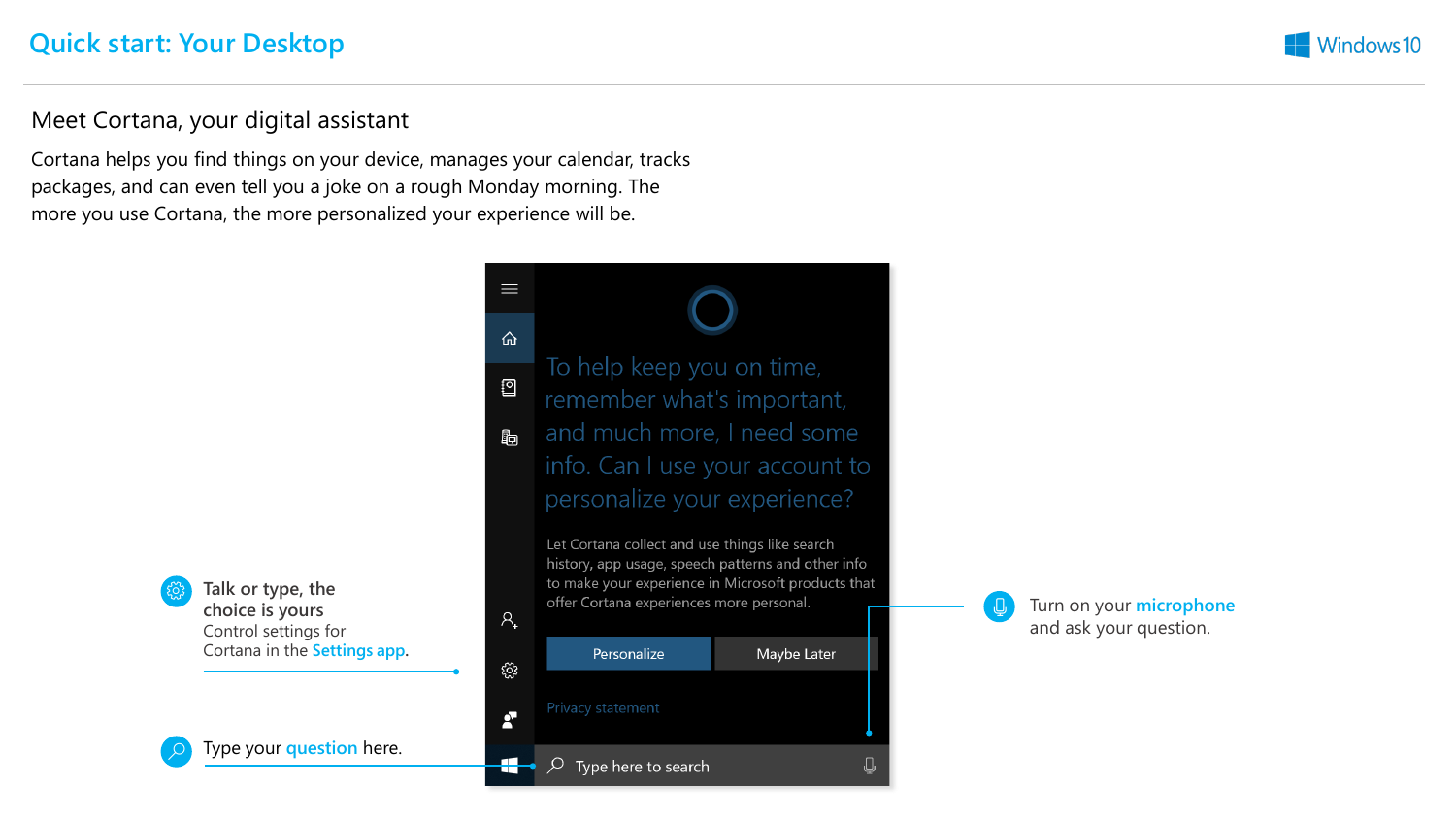

### See more of your projects at once

**Move a window to the side or top of your display**

Do it again with another app. Snap as many as four at one time.